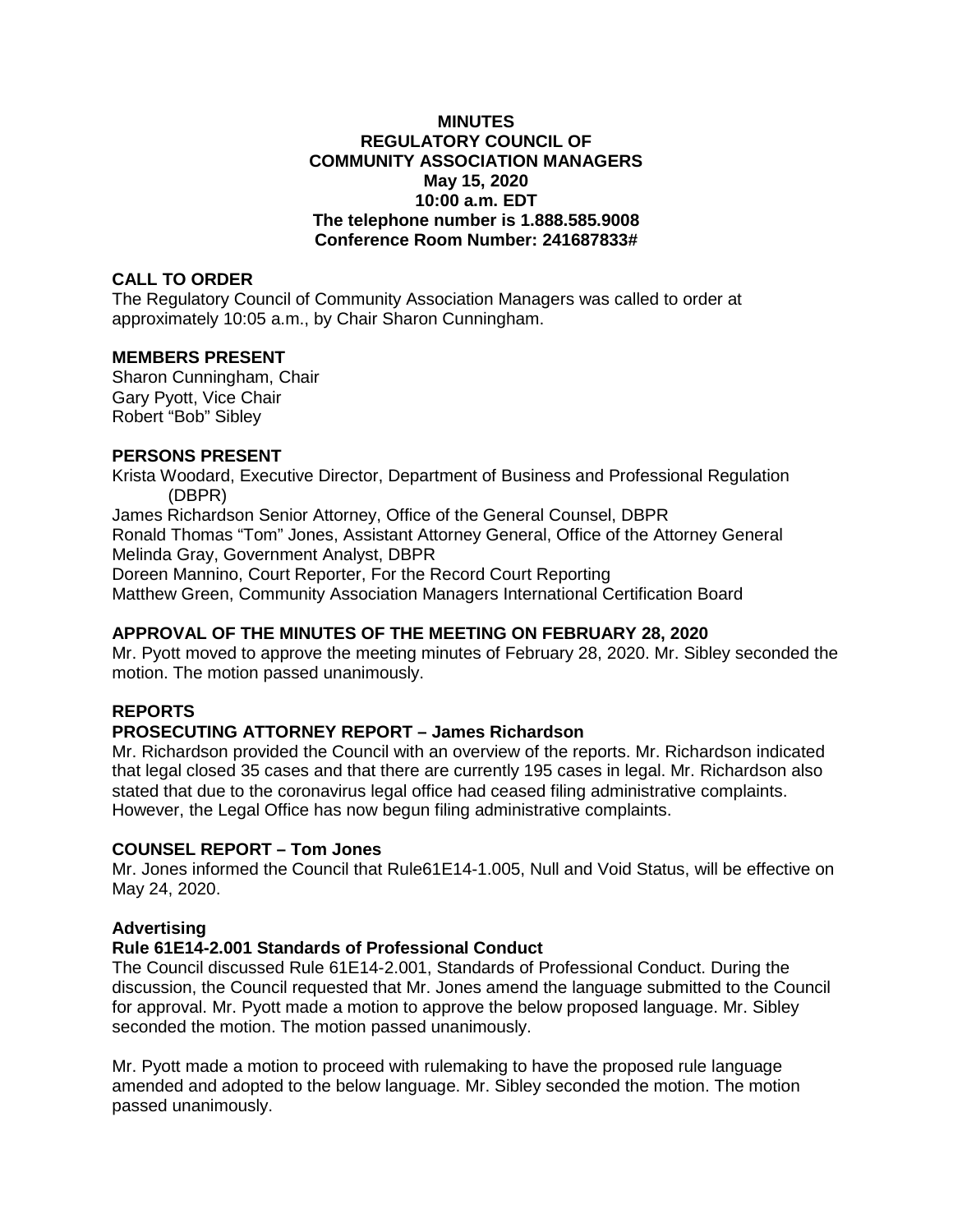Mr. Jones asked the Council if this proposed rule amendments will have an adverse impact on small business. Mr. Pyott made a motion that the proposed rule amendments will not have an adverse impact on small business. Mr. Sibley seconded the motion. The motion passed unanimously.

Mr. Jones asked the Council if the proposed rule will be likely to directly or indirectly increase regulatory costs in excess of \$200,000 in the aggregate in Florida within 1 year after the implementation of the rule. Mr. Pyott made a motion that the proposed rule would not directly or indirectly increase regulatory costs in excess of \$200,000 within 1 year after the implementation of the rule. Mr. Sibley seconded the motion. The motion passed unanimously.

Mr. Jones asked the Council if a violation of the proposed rule be a minor violation if it does not result in economic or physical harm to a person or adversely affect the public health, safety, or welfare or create a significant threat of such harm. Should this rule, or any part of this rule, be designated a minor violation? Mr. Pyott made a motion that this proposed rule would not constitute a minor violation. Mr. Sibley seconded the motion. The motion passed unanimously.

Mr. Jones asked the Council if the proposed rule should have a sunset provision. Mr. Sibley made a motion that this proposed rule should not have a sunset provision. Mr. Pyott seconded the motion. The motion passed unanimously.

#### **61E14-2.001 Standards of Professional Conduct.**

Licensees shall adhere to the following provisions, standards of professional conduct, and such provisions and standards shall be deemed automatically incorporated, as duties of all licensees, into any written or oral agreement for the rendition of community association management services.

(1) Definitions. As used in this rule, the following definitions apply:

(a) "Licensee" means a person licensed pursuant to Sections 468.432(1) and (2), F.S.

(b) "Community Association Management Services" means performing any of the practices requiring specialized knowledge, judgment, and management skill as defined in Section 468.431(2), F.S.

(c) "Funds" as used in this rule includes money and negotiable instruments including checks, notes and securities.

(d) "Advertisement" and "Advertising" in this rule shall mean any statements, oral, written, or by electronic means dissemintated to or before the public or any portion thereof, with the intent of furthering the purpose, either directly or indirectly, of selling professional services, or offering to perform professional services, or inducing members of the public to enter into any obligation relating to such professional services. The terms advertisement and advertising shall include the name under which professional services are performed, and include business stationary but not promotional novelties such as balloons, pencils, trinkets, or articles of clothing.

(2) Professional Standards. During the performance of community association management services, a licensee shall do the following:

(a) Comply with the requirements of the governing documents by which a community association is created or operated.

(b) Only deposit or disburse funds received by the community association manager or management firm on behalf of the association for the specific purpose or purposes designated by the board of directors, community association management contract or the governing documents of the association.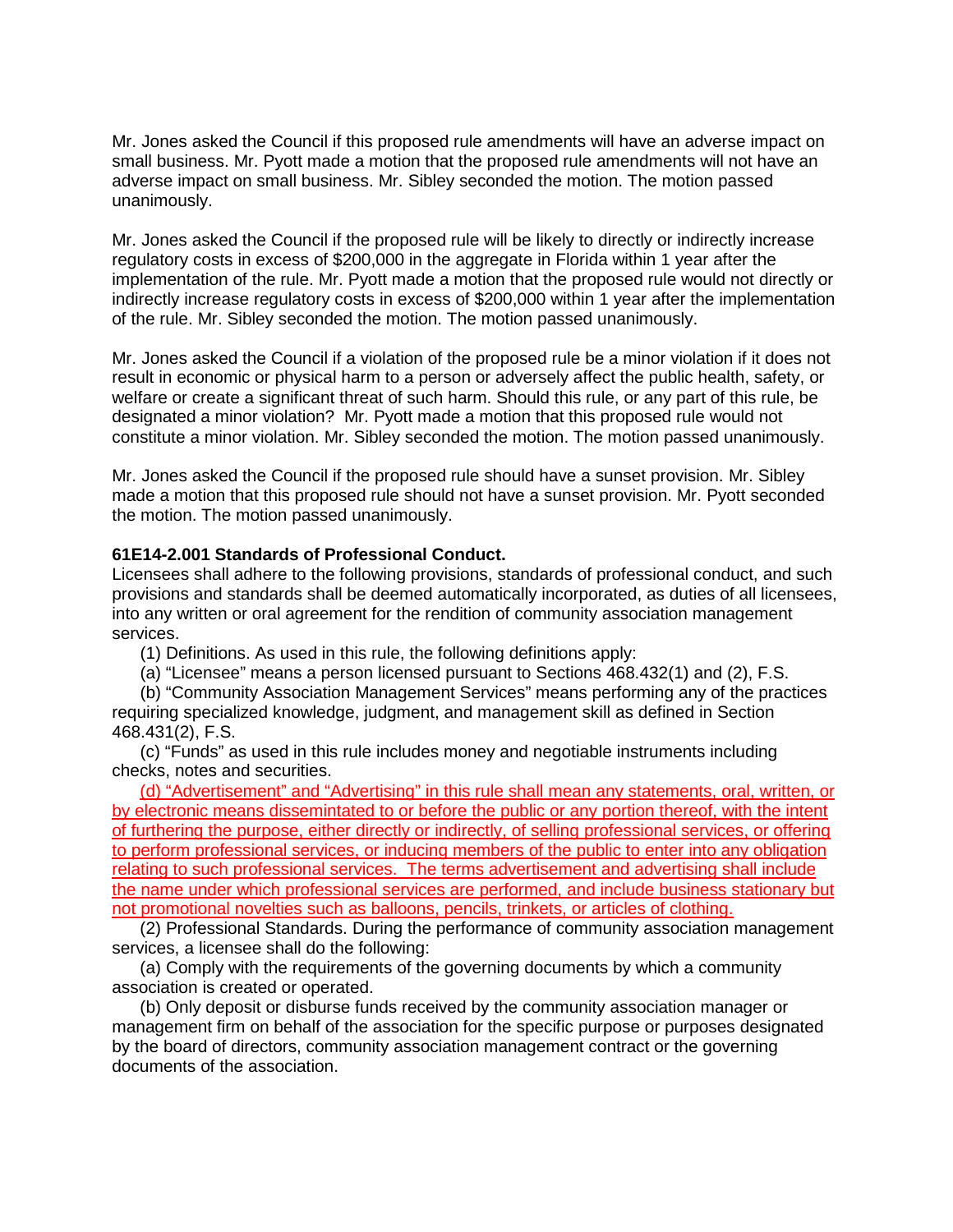(c) Perform all community association management services required by the licensee's contract to professional standards and to the standards established by Section 468.4334(1), F.S.

(d) In the event of a potential conflict of interest, provide full disclosure to the association and obtain authorization or approval.

(e) Respond to, or refer to the appropriate responsible party, a Notice of Violation or any such similar notification from an agency seeking to impose a regulatory penalty upon the association within the time frame specified in the notification.

(f) The license number of a licensee shall be stated in each offer of services, business proposal, advertisement, or advertising, regardless of medium, used by the licensee.

(3) Records. During the performance of community association management services pursuant to a contract with a community association, a licensee shall not:

(a) Withhold possession of the association's official records, in violation of Sections 718.111(12), 719.104(2) or 720.303(5), F.S., or original books, records, accounts, funds, or other property of a community association when requested by the association to deliver the same to the association upon reasonable notice. Reasonable notice shall extend no later than 10 business days after termination of any management or employment agreement and receipt of a written request from the association. The manager may retain those records necessary for up to 20 days to complete an ending financial statement or report. Failure of the association to provide access or retention of accounting records to prepare the statement or report shall relieve the manager of any further responsibility or liability for preparation of the statement or report. The provisions of this rule apply regardless of any contractual or other dispute between the licensee and the association.

(b) Deny or delay access to association official records to an owner or his or her authorized representative who is entitled to access within the timeframe and under the procedures set out in Sections 718.111(12), 719.104(2) or 720.303(5), F.S.

(c) Create false records or alter the official records of an association in violation of Sections 718.111(12), 719.104(2) or 720.303(4), F.S., or of the licensee except in such cases where an alteration is permitted by law (e.g., the correction of minutes per direction given at a meeting at which the minutes are submitted for approval).

(d) Fail to maintain the records for a community association manager or management firm or the official records of any applicable association, as required by Sections 718.111(12), 719.104(2) or 720.303(4), F.S.

Mr. Sibley asked Ms. Woodard whether or not the changes to Rule 61E14-2.001 Standards of Professional Conduct, could be posted on the Department's website. Ms. Woodard said she can post a blurb and have it directed to the rule.

# **EXECUTIVE DIRECTOR REPORT – Krista Woodard Continuing Education Courses – Ratification List**

The Ratification List of continuing education courses was provided to the Council for their review and approval. Mr. Pyott moved to approve the Ratification List as submitted. Mr. Sibley seconded the motion. The motion passed unanimously.

#### **Future Meeting Dates**

August 21, 2020 – Conference Call November 6, 2020 – St. Augustine Beach February 26, 2021 – Conference Call May 21, 2021 – Conference Call August 6, 2021 – Conference Call